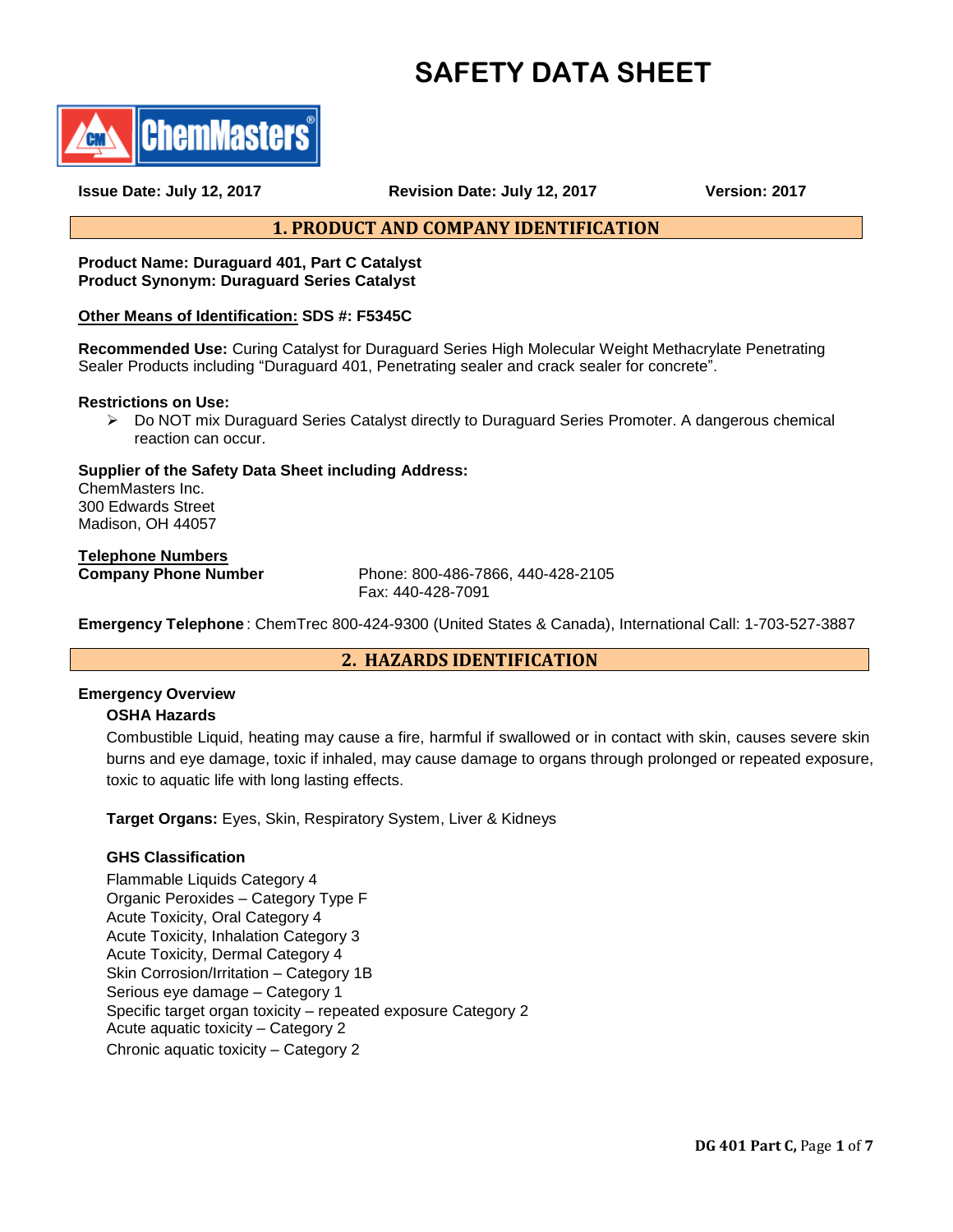**Label Elements, including precautionary statements** 



#### **Signal Word: Danger**

### **Hazard Statements:**

- H242 Heating may cause a fire
- H302 Harmful if swallowed
- H312 Harmful in contact with skin
- H314 Causes severe skin burns and eye damage
- H331 Toxic if inhaled
- H373 May cause damage to organs (kidneys & liver) through prolonged or repeated exposure
- H411 Toxic to aquatic life with long lasting effects

## **Precautionary Statement(s)**

# **Prevention:**

- P210 Keep away from heat, hot surfaces, sparks, open flames and other ignition sources. No smoking
- P233 Keep container tightly closed.
- P234 Keep only in original packaging
- P235 Keep Cool
- P240 Ground and bond the container and receiving equipment.
- P260 Do not breathe dust/fume/gas/mist/vapours/spray.
- P264 Wash hands and skin thoroughly after handling.
- P270 Do not eat, drink or smoke when using this product.
- P271 Use only outdoors or in a well-ventilated area.
- P273 Avoid release to the environment
- P280 Wear protective gloves/protective clothing/eye protection/face protection.

#### **Response:**

| P303+P361+353 | IF ON SKIN (or hair): Take off immediately all contaminated clothing. Rinse skin with water           |  |  |
|---------------|-------------------------------------------------------------------------------------------------------|--|--|
|               | or shower.                                                                                            |  |  |
| P363          | Wash contaminated clothing before reuse.                                                              |  |  |
| P310          | Immediately call a POISON CENTER/doctor.                                                              |  |  |
|               | P301+P330+P331 IF SWALLOWED: Rinse mouth. Do NOT induce vomiting.                                     |  |  |
| P310          | Immediately call a POISON CENTER/doctor.                                                              |  |  |
|               | P305+P351+P338 IF IN EYES: Rinse cautiously with water for several minutes. Remove contact lenses, if |  |  |
|               | present and easy to do. Continue rinsing.                                                             |  |  |
| P310          | Immediately call a POISON CENTER/doctor.                                                              |  |  |
| P304+P340     | IF INHALED: Remove person to fresh air and keep comfortable for breathing.                            |  |  |
| P310          | Immediately call a POISON CENTER/doctor.                                                              |  |  |
| P370+P378     | In case of fire use, dry chemical, alcohol resistant foam, sand, or carbon dioxide to                 |  |  |
|               | extinguish.                                                                                           |  |  |
| P314          | Get medical advice/attention if you feel unwell.                                                      |  |  |
| P391          | Collect spillage                                                                                      |  |  |
|               |                                                                                                       |  |  |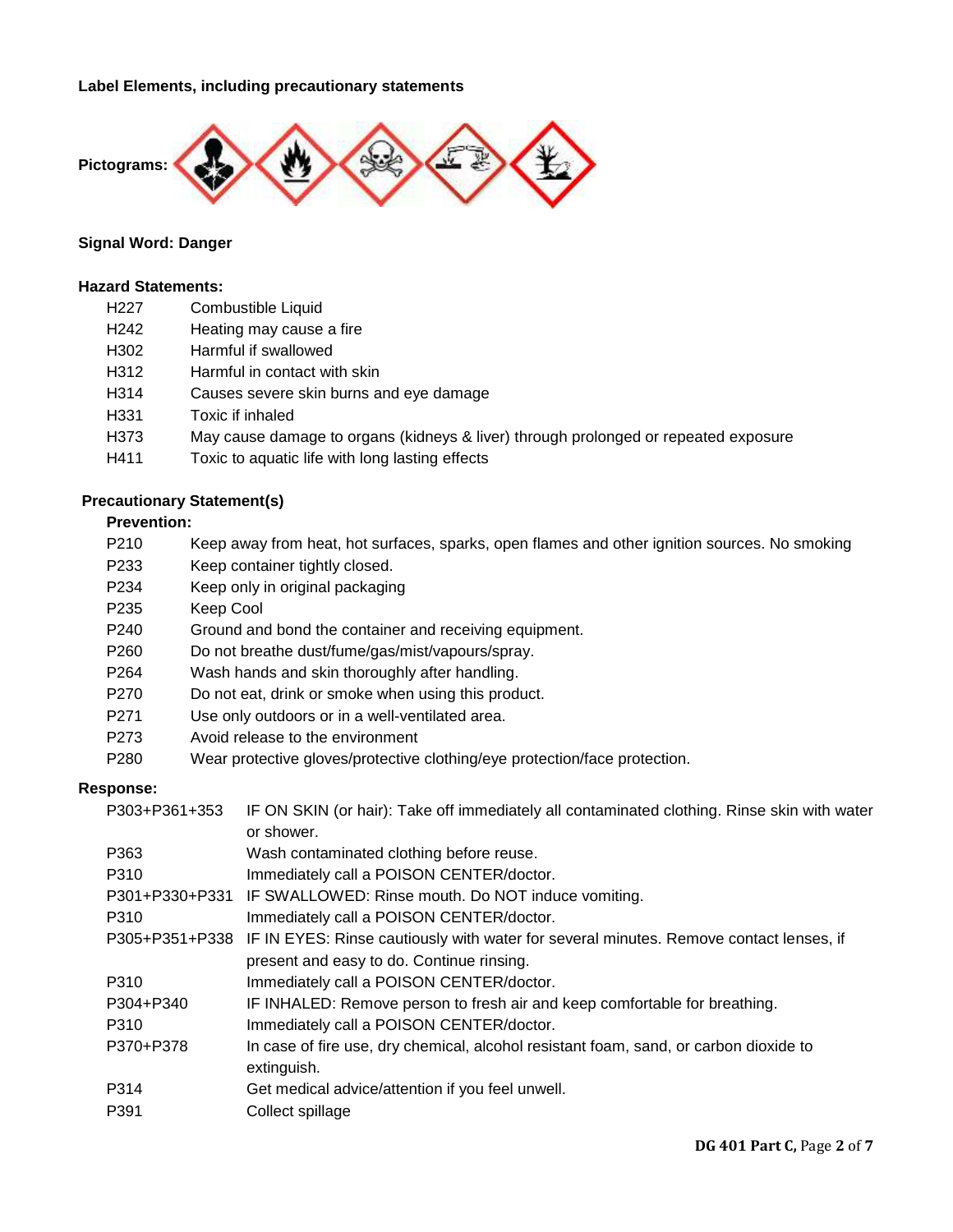| <b>Storage: P403+P233</b> | Store in a well-ventilated place. Keep container tightly closed.                      |
|---------------------------|---------------------------------------------------------------------------------------|
| P405                      | Store locked up                                                                       |
| P410                      | Protect from sunlight                                                                 |
| P411                      | Store at temperatures not exceeding 40°C/104°F                                        |
| P420                      | Store separately                                                                      |
| <b>Disposal: P501</b>     | Dispose of contents/container in accordance with local/regional/national regulations. |

**Hazards not otherwise classified:** None known

# **3. COMPOSITION/INFORMATION ON INGREDIENTS**

| <b>Component</b>    |                |           |
|---------------------|----------------|-----------|
| Cumyl Hydroperoxide | CAS#: 80-15-9  | 90%       |
| 2-Phenylisopropanol | CAS#: 617-94-7 | $5 - 10%$ |
| Cumene              | CAS#: 98-82-8  | $1 - 5%$  |
| Acetophenone        | CAS#: 98-86-2  | $1 - 2%$  |

Ingredients not listed on this safety data sheet are considered to be non-hazardous according to OSHA 1910.1200 or are not present above their cutoff levels. Where a range is displayed, the exact percentage of composition has been withheld as a trade secret.

## **4. FIRST AID MEASURES**

#### **First Aid Measures**

General Advice: Consult a physician. Show this safety data sheet to the doctor in attendance. Move out of dangerous area. If you feel unwell get medical advice or attention.

**Inhalation:** IF INHALED: Remove person to fresh air and keep comfortable for breathing. Immediately call a POISON CENTER/doctor.

**Eye Contact:** IF IN EYES: Rinse cautiously with water for several minutes. Remove contact lenses, if present and easy to do. Continue rinsing. Immediately call a POISON CENTER/doctor.

**Ingestion:** IF SWALLOWED: Immediately call a POISON CENTER/doctor. Rinse mouth. Do NOT induce vomiting. Never give anything by mouth to an unconscious person.

**Skin Contact:** IF ON SKIN (or hair): Take off immediately all contaminated clothing. Rinse skin with water or shower. Wash off with soap and plenty of water. Immediately call a POISON CENTER/doctor.

# **5. FIRE-FIGHTING MEASURES**

**Suitable Extinguishing Media:** Alcohol-resistant foam, water spray, sand, dry chemical powder or carbon dioxide

#### **Un-Suitable Extinguishing Media:** Halons

**Specific Hazards Arising from the Chemical:** Caution: re-ignition may occur. Decomposition occurs under effect of heating. If involved in a fire, it will support combustion. Vapors may form explosive mixtures with air. In case of fire and/or explosion do not breathe fumes.

**Hazardous Combustion Products:** Carbon oxides, acetophenone, 2-Phenylisopropanol and methane

#### **Protective Equipment and Precautions for Firefighters**

Wear self-contained breathing apparatus and full protective gear for firefighting.

**Further Information:** Use water spray to cool unopened containers. See Section 7 for safe handling and storage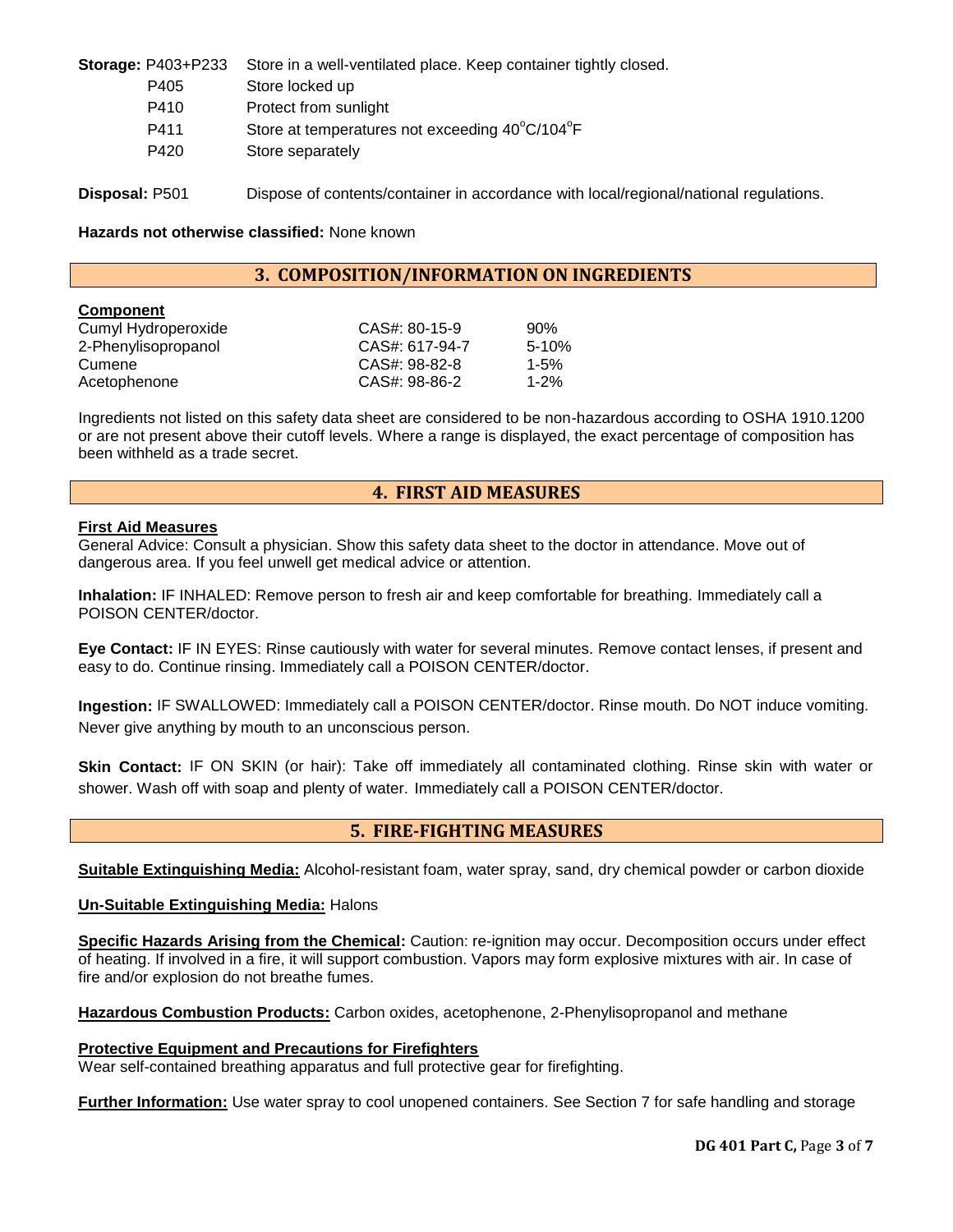# **6. ACCIDENTAL RELEASE MEASURES**

#### **Personal Precautions, Protective Equipment and Emergency Procedures**

Use personal protective equipment. Do not breathe dust/fume/gas/mist/vapours/spray. Ensure adequate ventilation. Remove all sources of ignition. Evacuate personnel to safe areas. Beware of vapours accumulating to form explosive concentrations. Vapours can accumulate in low areas.

### **Environmental Precautions**

Prevent further leakage or spillage if safe to do so. Do not let product enter drains or waterways.

#### **Methods and Material for Containment and Cleaning Up**

Contain spillage, and then collect with an electrically protected vacuum cleaner or by wet-brushing and place in container for disposal according to local regulations. Keep in suitable, closed containers for disposal.

# **7. HANDLING AND STORAGE**

#### **Precautions for Safe Handling**

Do not handle until all safety precautions have been read and understood. Avoid contact with skin and eyes. Avoid breathing dust/fume/gas/mist/vapours/spray. Keep away from heat, hot surfaces, sparks, open flames and other ignition sources. No smoking. Ground and bond the container and receiving equipment. Wash hands and skin thoroughly after handling. Use only outdoors or in a well-ventilated area. Wear protective gloves/protective clothing/eye protection/face protection.

## **Additional Safe Handing Information: None**

#### **Conditions for Safe Storage, Including any Incompatibilities**

Keep container tightly closed in a dry, cool and well ventilated place. Keep away from direct sunlight. Store separate from other chemicals. Containers which are opened must be carefully resealed and kept upright to prevent leakage. Do not store at temperatures above 104 $\rm{^oF/40^oC}$ . Do not store at temperatures below -22 $\rm{^oF/}\text{-}30^oC$ .

# **8. EXPOSURE CONTROLS/PERSONAL PROTECTION**

## **Exposure Guidelines:**

#### **Component Exposure Limits**

**Cumyl hydroperoxide, CAS# 80-15-9:** AIHA WEEL/TWA: 6 mg/m3 **Cumene, CAS#: 98-82-8:** OSHA TLLV/TWA: 245 mg/m3; ACGIH TLV/TWA: 50 ppm; NIOSH IDLH 900 ppm **Acetophenone, CAS#: 98-86-2:** ACGIH TLV/TWA 10 ppm; AIHA WEEL/TWA 50 mg/m3

#### **Appropriate Engineering Controls**

Local Ventilation: Recommended General Ventilation: Recommended

#### **Individual Protection Measures, such as Personal Protective Equipment**

**Eye/Face Protection:** Use proper protection – Tightly fitting Safety Goggles.

**Skin and Body Protection:** Wash at mealtime and end of shift. Skin contact must be avoided by using impervious protective clothing (gloves, aprons, boots, etc.). Use chemical protective gloves as a minimum and wash skin promptly upon any skin contact.

**Respiratory Protection:** Use respiratory protection unless adequate local exhaust ventilation is provided or exposure assessment demonstrates that exposures are within recommended exposure guidelines. Where concentrations are above recommended limits or are unknown, appropriate respiratory protection should be worn. Follow OSHA respirator regulations (29 CFR 1910.134) and use NIOSH/MSHA approved respirators.

**General Hygiene Considerations:** Handle in accordance with good industrial hygiene and safety practice. Wash hands before & after breaks and work day.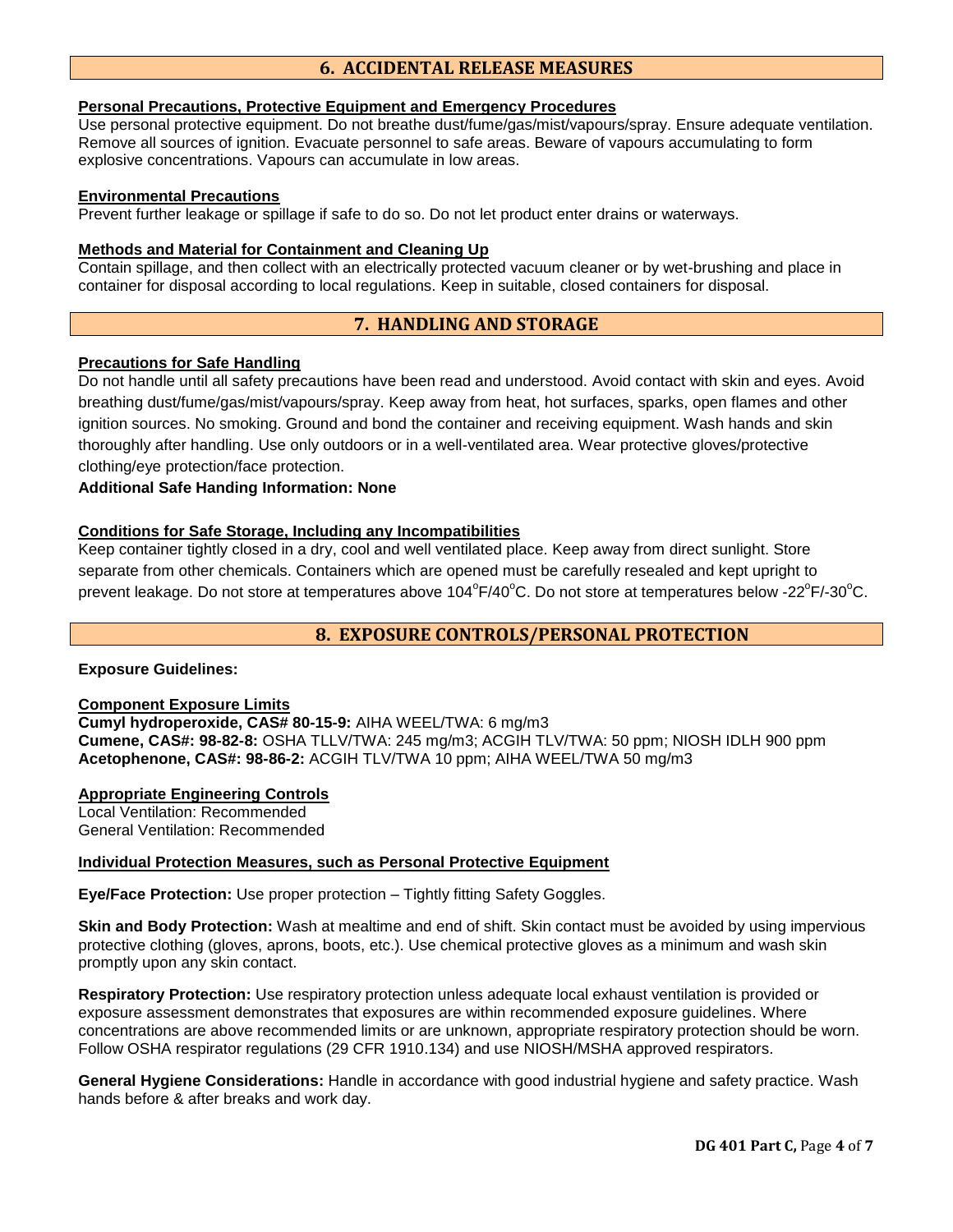# **9. PHYSICAL AND CHEMICAL PROPERTIES**

0.4 kPa @ 68 Degrees F

#### **Information on Basic Physical and Chemical Properties**

**Physical State:** Liquid **Appearance:** Clear **Clear** *Color:* **Pungent Color:** Pungent **Color:** Color: Pungent **Color:** Colourless to light yellow **Color:** Colourless to light yellow

**Property Value Remarks – Method**

| ΓΙΟΡΘΙΙΥ                            |
|-------------------------------------|
| Vapor Pressure                      |
| <b>Vapor Density</b>                |
| <b>Relative Density</b>             |
| pH:                                 |
| Melting/Freezing Point              |
| Solubility                          |
| <b>Evaporation Rate</b>             |
| Flash Point                         |
| <b>SADT Value</b>                   |
| <b>Flammability Limits</b>          |
| Flammability (Solid, gas)           |
| <b>Auto Ignition Temperature</b>    |
| Initial Boiling Point/Boiling Range |
| <b>Decomposition Temperature</b>    |
| Viscosity                           |
| <b>Specific Gravity</b>             |

Not Available **Not Available** Slightly acidic Not Relevant Not Available Slower than ether Above the SADT value ( $79^{\circ}$ C/174 $^{\circ}$ F) Closed Cup 70 Degrees C Not Available **Not Relevant** 445 Dearees F 313-390 Degrees F **Not Available** 10 .9 mPa.s at 20 Degrees C 1.03-1.07 at 20 Degrees C 8.7 +/- 0.2 Lbs./gal.

## **10. STABILITY AND REACTIVITY**

**Chemical Stability:** Stable under recommended storage conditions.

**Possibility of Hazardous Reactions:** Hazardous polymerization will not occur.

**Conditions to Avoid:** Heat, Flames and Sparks. Minimize exposure to air.

**Incompatible Materials:** Keep away from strong reducing agents (e.g. amines), acids, alkalies and heavy metal compounds (e.g. accelerators, driers, metal soaps).

### **Hazardous Decomposition Products:**

Hazardous decomposition products formed under fire conditions, Carbon oxides, acetophenone, 2-Phenylisopropanol and methane.

# **11. TOXICOLOGICAL INFORMATION**

**Likely Routes of Exposure:** Inhalation, Skin Contact, Eye Contact. Ingestion is not an anticipated route of exposure for this material in industrial use.

#### **Symptoms of Exposure:**

Material is extremely destructive to tissue of the mucous membranes and upper respiratory tract, eyes and skin. Symptoms include cough, shortness of breath, headache and nausea. Causes eye and skin burns.

**Delayed and Immediate Effects as well as Chronic Effects from Short and Long-Term Exposure**

Repeated Exposure may cause kidney and liver damage.

**Carcinogenicity:** No component of this product is present at levels greater than or equal to 0.1% is identified by ACGIH, OSHA or NTP as a carcinogen or suspected carcinogen. Cobalt (II) 2-ethylhexanoate is considered possibly carcinogenic to humans by IARC.

**Other Chronic Effects:** None known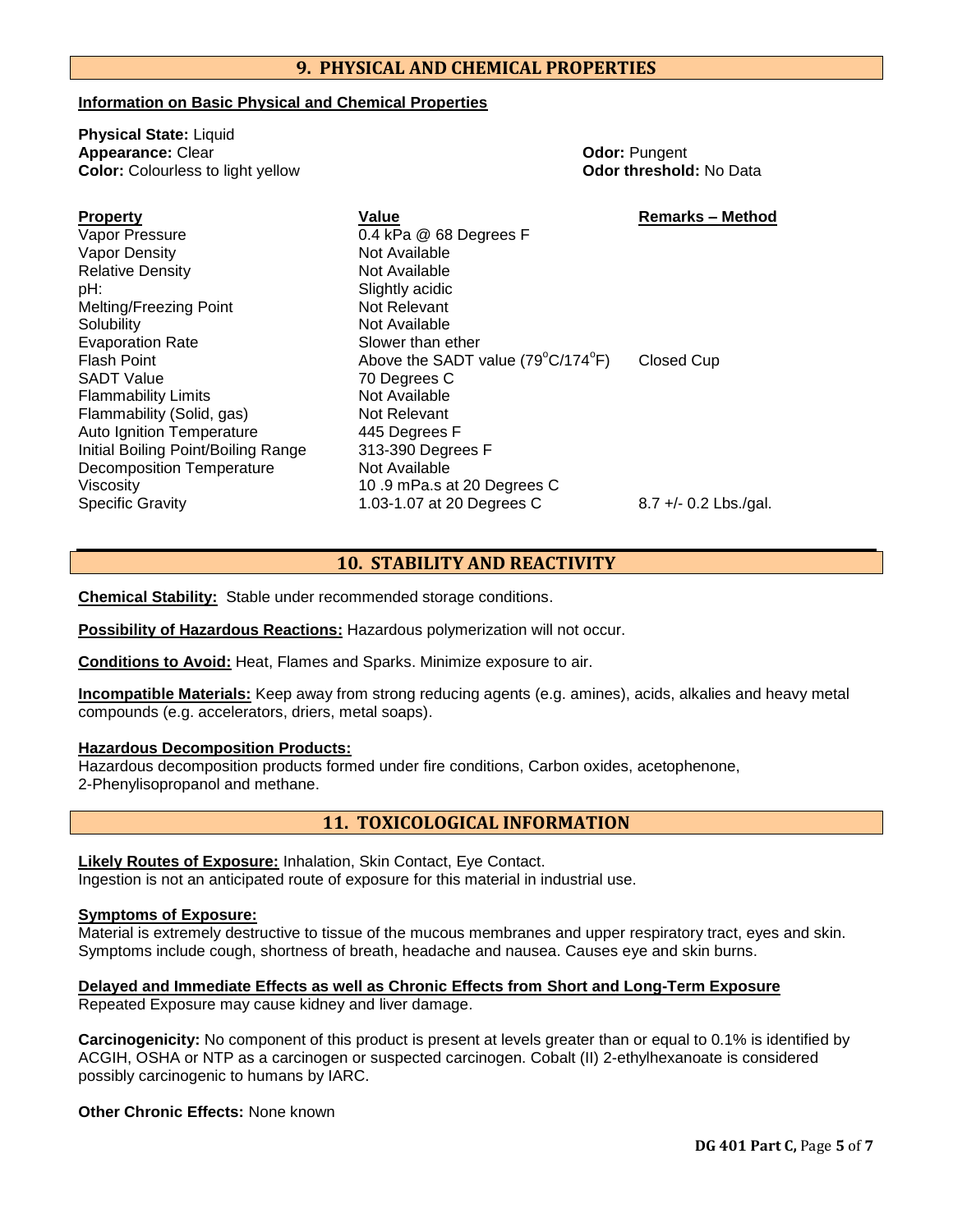## **Numerical Measures of Toxicity**

#### **Cumyl hydroperoxide, CAS# 80-15-9:**

Acute Toxicity: LD50 Oral Rat: 382 mg/kg; LD50 Dermal Rat 500 mg/kg, Inhalation LC50 1.24 mg/l 4 hr. Rat Skin Corrosion/Irritation: Skin – rabbit – causes burns 72 hours

# **12. ECOLOGICAL INFORMATION**

**Ecotoxicity:** Material is expected to be toxic to aquatic organisms. It may cause long-term adverse effects in the aquatic environment.

**Acute Toxicity: Vertebrates Component: Cumyl hydroperoxide, CAS# 80-15-9,** LC50 Rainbow Trout, 96 hr, 3.9 mg/l

**Acute Toxicity: Invertebrates Component: Cumyl hydroperoxide, CAS# 80-15-9,** EC50 Water Flea, 48 hr, 18.84 mg/l

**Acute Toxicity: Aquatic Plants Component: Cumyl hydroperoxide, CAS# 80-15-9,** EC50, 72 hr, 3.1 mg/l

**Persistence and Degradability: Component: Cumyl hydroperoxide, CAS# 80-15-9** Biodegradability – Aerobic, Result: 3% - Not readily biodegradable (Method: OECD Test Guideline 301B

**Bioaccumulation:** No Data

**Mobility:** No Data

**Other Adverse Effects**: No Data Available

**13. DISPOSAL CONSIDERATIONS**

#### **Waste Treatment Methods**

**Disposal of Wastes:** Under RCRA 40 CFR 261 this material is a hazardous waste. Dispose of in accordance with all federal, state, and local regulations. If uncertain of local requirements, contact the proper environmental authorities for information on waste disposal in your area. Contact a licensed professional waste disposal service to dispose of this material. This combustible material may be burned in a chemical incinerator equipped with an afterburner and scrubber.

**Contaminated Packaging:** Dispose of as unused product.

**14. TRANSPORT INFORMATION**

#### **DOT**

UN3109, Organic Peroxide Type F, Liquid (Cumyl Hydroperoxide, 90%), 5.2 (8), II

#### **IATA**

UN3109, Organic Peroxide Type F, Liquid (Cumyl Hydroperoxide, 90%), 5.2 (8), II "Keep Away From Heat"

#### **IMDG**

UN3109, Organic Peroxide Type F, Liquid (Cumyl Hydroperoxide, 90%), 5.2 (8), II Marine Pollutant: Yes